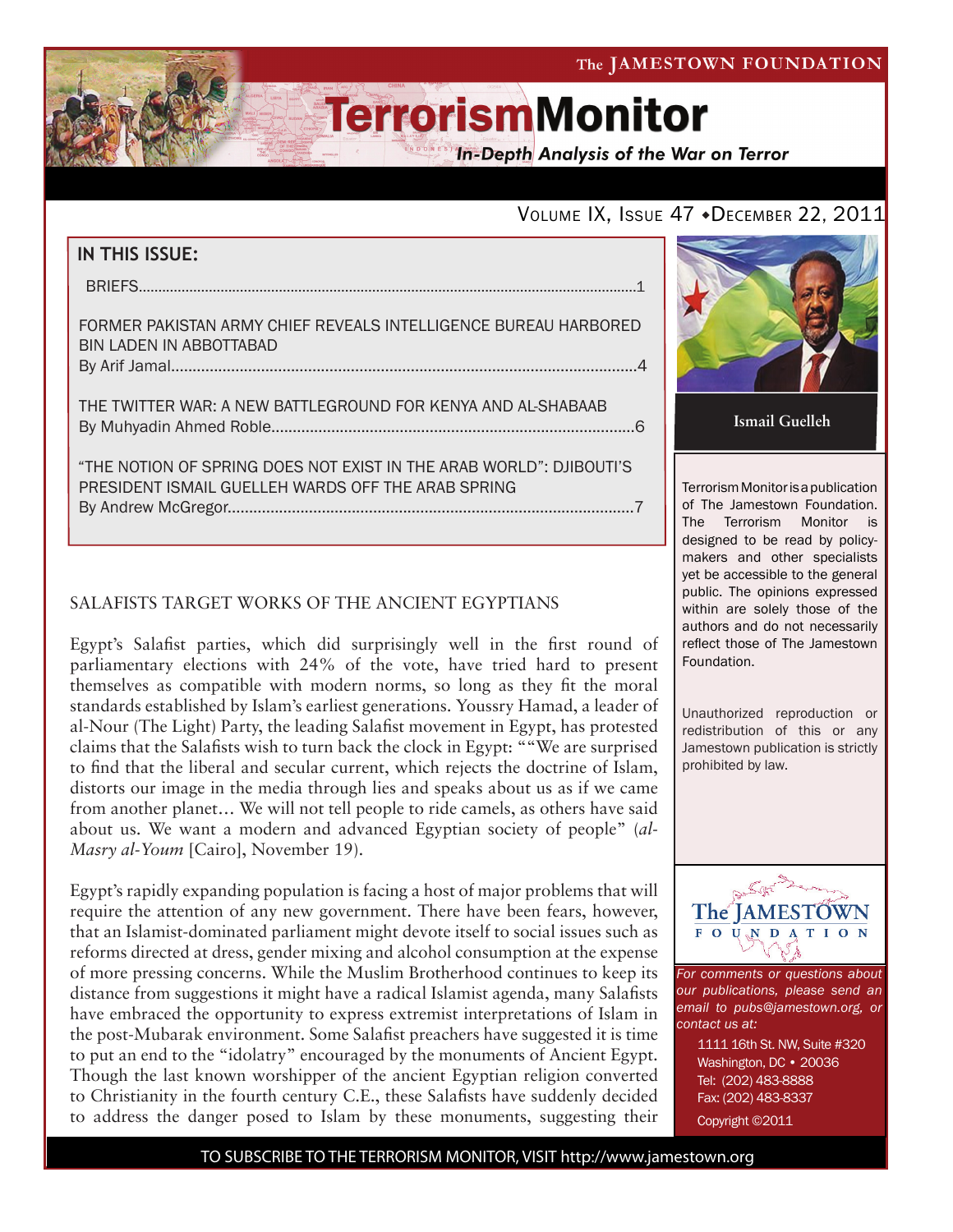destruction or concealment as a solution.

A Salafist leader and al-Nour Pary candidate for parliament in Alexandria, Abd al-Moneim al-Shahat, described the civilization of ancient Egypt as a "rotten culture" that did not worship God (Ahram Online, December 2). While al-Shahat has not called for their complete destruction, he has suggested that the ancient works be covered with wax to prevent their worship (Reuters, December 9). Al-Shahat has also voiced his concerns over the literature of Egyptian Nobel Prize winner Naguib Mahfouz, denouncing it for inciting "promiscuity, prostitution and atheism" (Ahram Online, December 2). Though running in an Islamist stronghold in Alexandria, al-Shahat lost the run-off election last week to an independent candidate supported by the Muslim Brotherhood after Copts and Liberals banded together to defeat the controversial al-Nour candidate (Reuters, December 8).

The growing signs that the newly ascendant Salafists might begin a campaign against Egypt's vast archaeological and cultural legacy, one of the most impressive in the world, have sent shock waves through Egypt's tourism industry. The legacy of the ancient Egyptians represents the nation's principal source of foreign currency and over a tenth of Egypt's gross domestic product.

In response to the Salafists' verbal attacks on the ancient remains, a group of roughly 1,000 protestors gathered in Giza near the site of the Great Pyramid to denounce the Salafists' remarks (Reuters, December 9; Ahram Online, December 10). Al-Shahat's suggestions for dealing with the issue of idolatry in Egypt were later soundly refuted by Shaykh Mahmoud Ashour, the former deputy leader of Cairo's al-Azhar University, the most respected center of Islamic scholarship in the world. Referring to the great Caliphs and other respected Islamic leaders who had ruled Egypt, Ashour noted that neither the 7th century Muslim conqueror of Egypt and companion of the Prophet Muhammad, Amr ibn al-As, nor any of the other Islamic rulers of Egypt "had a problem with ancient Egyptian monuments or thought they have to be destroyed or that they are against Islam" (al-Arabiya, December 12; Bikya Masr [Cairo], December 13). Abd al-Nour, a former leader of the Wafd Party and current Minister of Tourism in the interim government, blasted the Salafists' approach to tourism, saying that the "rejection of God's blessings [such as Egypt's] unique location, a shining sun and warm water, is tantamount to atheism" (Ahram Online, December 10).

## TerrorismMonitor Volume IX + Issue 47 + December 22, 2011

To counter fears that an Islamist government could mean the end of Egypt's vital tourism industry, the Muslim Brotherhood's Hizb al-Hurriya wa'l-Adala (HHA - Freedom and Justice Party) and the Salafist al-Nour Party both announced they would hold "tourism conferences" to promote the industry. Leaders of the Muslim Brotherhood have shaken hands with tourists in Luxor and visited the Giza Pyramids to show their support for tourism based on Egypt's ancient monuments. A Nour Party spokesman, however, has said his party supports tourism, but prefers a type of "Halal tourism" that would ban immoral conduct and be consistent with Salafist ethics (*Bikya Masr*, December 12).

In some ways the modern Egyptian Salafists appear to be opposed to the views of the early Arab Muslims they emulate, Muslims who were very familiar with the civilization of Ancient Egypt after centuries of Arab migration to Egypt (there is ample archaeological evidence of some of these Arabs adopting the religion of ancient Egypt in the pre-Islamic era). Though the Arab Muslim conquerors that arrived in the Seventh Century were avid treasure hunters and not above stripping pyramids and other monuments of useful building materials, early Islamic scholars from across the Islamic world visited Egypt to investigate its monuments, culture and history in the interest of expanding knowledge of the world and recording the monuments as evidence of the Holy Scriptures in which they are mentioned. [1]

Note:

1. See Okasha El Daly, *Egyptology: the Missing Millennium. Ancient Egypt in Medieval Arabic Writings,*  London, 2005.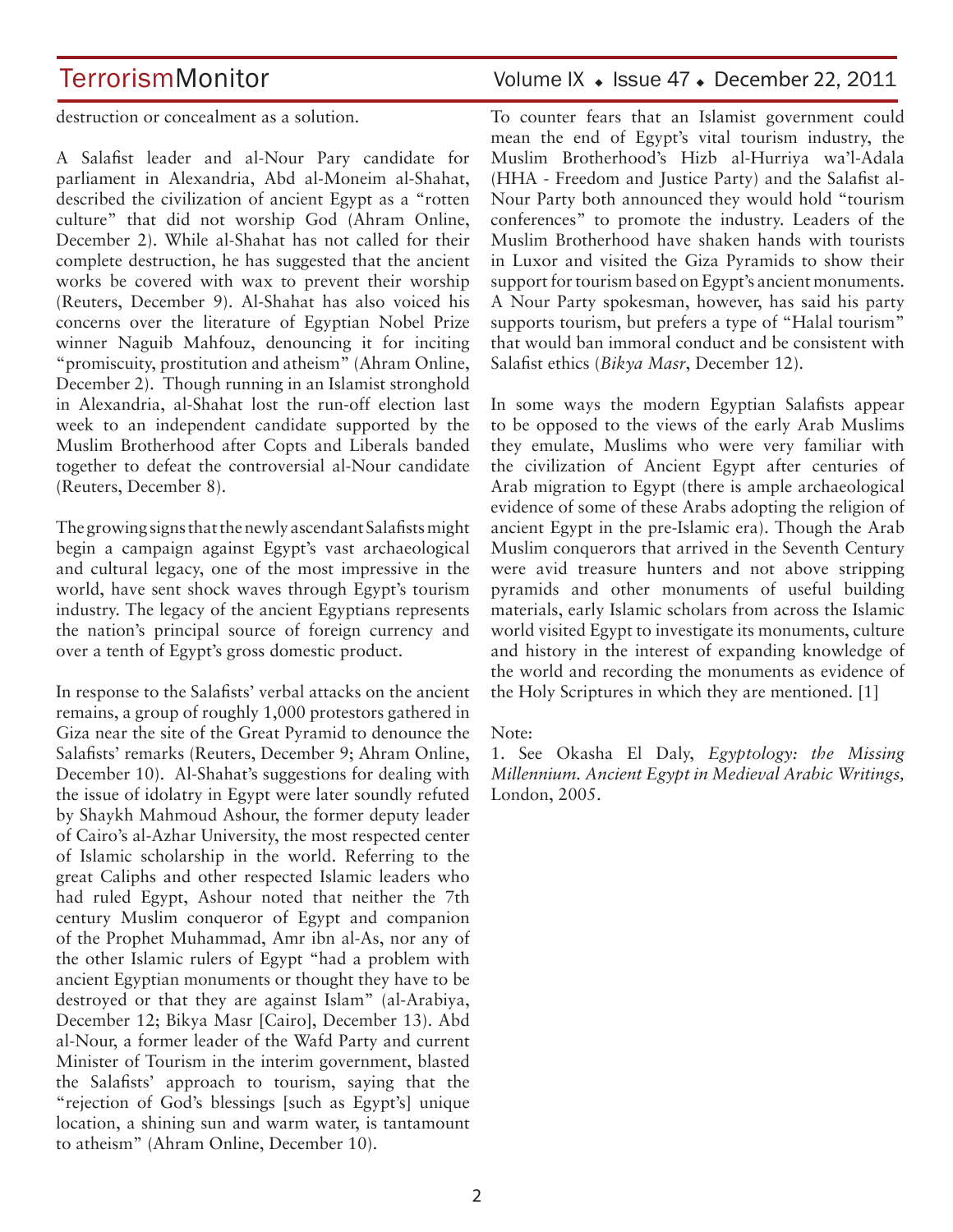#### TURKISH-EGYPTIAN NAVAL EXERCISES RECALL MUSLIM DOMINANCE OF THE EASTERN MEDITERRANEAN

The combined fleets of the Ottoman Sultan and his Viceroy in Cairo once dominated the eastern Mediterranean. Beginning in the 19th century, the forces of European imperialism and Arab nationalism began to drive apart the two anchors of Muslim supremacy in the region. Political separation and defeats at sea were followed by a steep decline in naval capacity in both nations. Now, however, new political trends are bringing the Turkish and Egyptian navies together again to restate their military potential in the face of challenges posed by new rivals such as Israel and Iran.

The naval exercises, code-named "Sea of Friendship 2011," began December 17 and are scheduled to finish on December 23 (Turkish Radio-Television Corporation, December 15). Turkey is acting as the host nation and the exercises will take place in Turkish waters of the eastern Mediterranean. Egypt's contribution in terms of ships and personnel is the largest yet in the series of three Turkish-Egyptian annual naval exercises. According to Turkish sources, the Egyptian force will consist of two frigates, two assault boats, one tanker, a helicopter and an underwater assault team, while the Turkish contingent will consist of two frigates, two assault boats, a submarine, a corvette, a tugboat, two fast patrol boats and an underwater assault team (Anatolia News Agency, December 15).

Despite growing tensions between Egypt and Israel, the commander of the Egyptian Navy, Vice Admiral Mohab Mamish, publicly insisted that the naval exercises are not directed towards anyone, but were rather part of an ongoing effort by Turkey and Egypt to maintain peace and security in the region (Ahram Online, December 15). A Turkish press release emphasized the development of mutual cooperation and interoperability between the Turkish and Egyptian fleets (Turkishnavy.net, December 15).

The naval exercise with Turkey follows the Egyptian Navy's biggest live ammunition war games in its history on October 30 in the seas off the coast of Alexandria. Aside from a number of coordinated operations between the navy's air and sea assets, the games also provided an opportunity to introduce new speedboats to the Navy (*al-Masry al-Youm* [Cairo], October 30).

### Volume IX · Issue 47 · December 22, 2011

In August, Turkey pulled out of a scheduled naval exercise with Israel and the United States for the second year in a row following the Israeli attack on the Turkish ship *Mavi Marmara* in May, 2010 (*Jerusalem Post*, August 6). In September, Turkish Prime Minister Recep Tayyip Erdogan announced a decision to increase Turkey's naval presence in the eastern Mediterranean in light of the attack on the Mavi Marmara and Israeli gas exploration operations in Cypriot territorial waters disputed by Turkey. At a conference held in Tunisia, Erdogan said "Israel will no longer be able to do what it wants in the Mediterranean and you'll be seeing Turkish warships in this sea" (AFP, September 15). Ankara is also challenging the legality of Israel's naval blockade of Gaza.

There have also been suggestions that the exercises will present a show of force to Iran as it pursues an aggressive Middle East policy. Turkish friction with Iran over the conduct of Syria's repression of its growing internal political opposition has increased in recent weeks, with Iranian leaders suggesting that the Turkish government's Islamist model is unsuitable for the Arab world (al-Sharq al-Awsat, December 15). Threats from Iranian military leaders that NATO air defense system bases in Turkey would be attacked in the event of an Israeli/American strike on Iran have further aggravated relations between the two regional powers.

Egypt is in the process of taking delivery of the first of six Turkish-built Yonca-Onuk MRTP-20 (Multi Role Tactical Platform) fast interceptor boats. Some of the boats are being built in yards in Istanbul, while others are being built in Alexandria with technology transfer agreements. Egypt is the fifth country to purchase the MRTP-20, which features the ASELSAN – STAMP weapons system (**STA**bilized **M**achine gun **P**latform), a remote-controlled system which its builders say is designed to defend against asymmetric threats on land or sea-based platforms.

The Egyptian Navy is also preparing to take delivery next year of four Fast Missile Craft being built in Pascagoula, Mississippi by the VT Halter Marine company under a Foreign Military Sales deal worth \$807 million. The missile ships will each carry a 76mm gun, Harpoon Block II anti-ship missiles designed for use in littoral waters, MK49 Rolling Airframe surface-to-air missiles and a Close-In Weapon System (CIWS) for self-defense (UPI, October 27; AP November 1). Capable of doing 34 knots per hour with a crew of 40 sailors each, the ships are intended for use in the Red Sea, the Suez Canal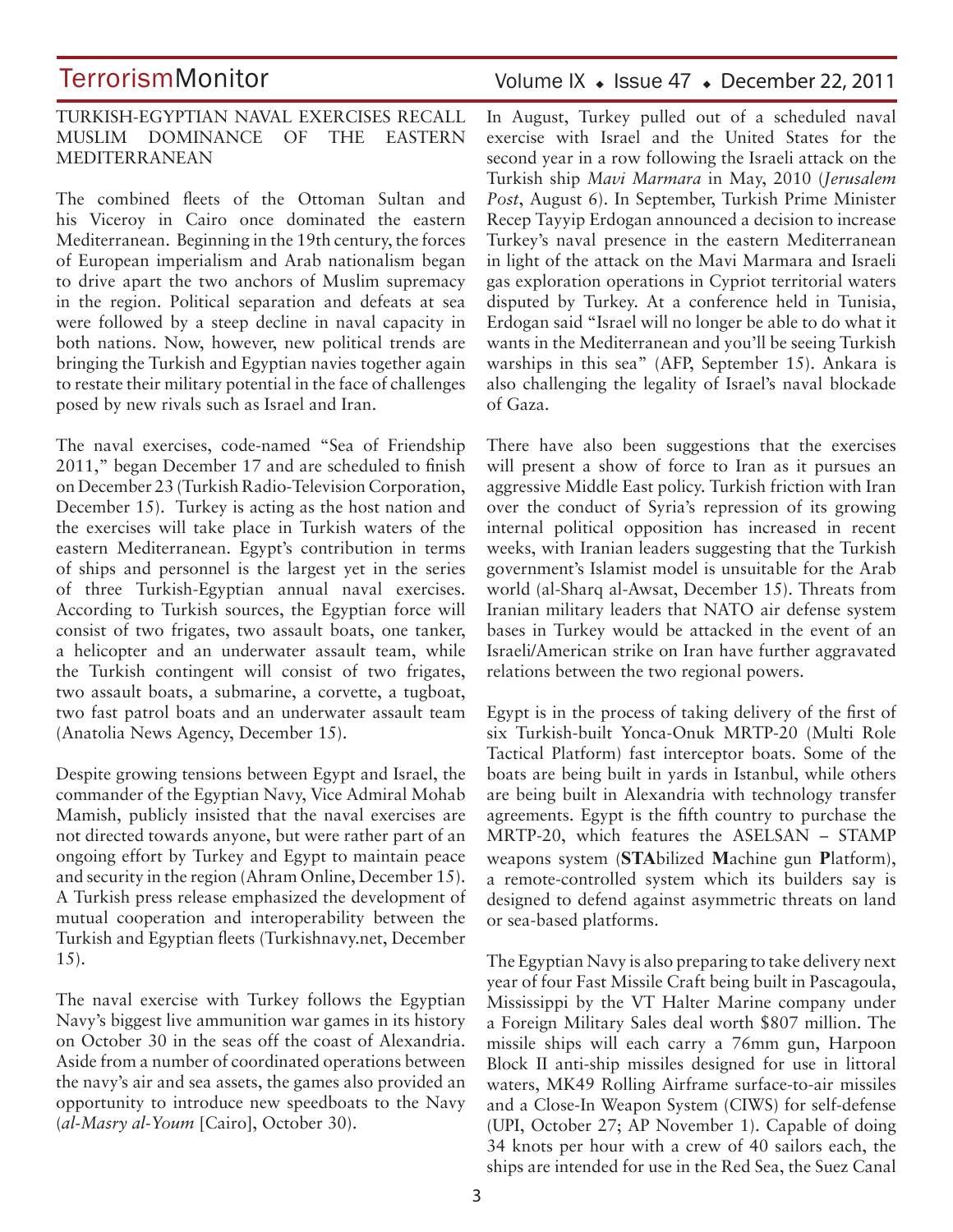and the coastal waters of the Mediterranean.

As Turkey's former strategic alliance with Israel begins to fade away, Ankara appears to be turning towards the new Arab regimes in Egypt, Libya and Tunisia to strengthen its expanding role in the Middle East. Efforts to increase military cooperation through exercises such as "Sea of Friendship" represent important steps in spreading Turkish influence and exerting a more independent post-Mubarak foreign policy in Egypt.

#### Note:

1. For STAMP, see: Undersecretariat of Defense Industries Export Portal, International Cooperation Department, http://defenceproducts.ssm.gov.tr/Pages/ ProductDetails.aspx?pId=71 .

TerrorismMonitor Volume IX + Issue 47 + December 22, 2011

# **Former Pakistan Army Chief Reveals Intelligence Bureau Harbored Bin Laden in Abbottabad**

### *Arif Jamal*

In spite of denials by the Pakistani military, evidence is<br>emerging that elements within the Pakistani military<br>harbored Osama bin Laden with the knowledge of emerging that elements within the Pakistani military harbored Osama bin Laden with the knowledge of former army chief General Pervez Musharraf and possibly current Chief of Army Staff (COAS) General Ashfaq Pervez Kayani. Former Pakistani Army Chief General Ziauddin Butt (a.k.a. General Ziauddin Khawaja) revealed at a conference on Pakistani-U.S. relations in October 2011 that according to his knowledge the then former Director-General of Intelligence Bureau of Pakistan (2004 – 2008), Brigadier Ijaz Shah (Retd.), had kept Osama bin Laden in an Intelligence Bureau safe house in Abbottabad. In the same address, he revealed that the ISI had helped the CIA to track him down and kill on May 1. The revelation remained unreported for some time because some intelligence officers had asked journalists to refrain from publishing General Butt's remarks. [1] No mention of the charges appeared until right-wing columnist Altaf Hassan Qureshi referred to them in an Urdu-language article that appeared on December 8. [2]

In a subsequent and revealing Urdu-language interview with TV channel Dawn News, General Butt repeated the allegation on December 11, saying he fully believed that "[Brigadier] Ijaz Shah had kept this man [Bin Laden in the Abbottabad compound] with the full knowledge of General Pervez Musharraf… Ijaz Shah was an all-powerful official in the government of General Musharraf." [3] Asked whether General Kayani knew of this, he first said yes, but later reconsidered: "[Kayani] may have known – I do not know – he might not have known." [4] The general's remarks appeared to confirm investigations by this author in May 2011 that showed that the Abbottabad compound where bin Laden was captured and killed was being used by a Pakistani intelligence agency (see *Terrorism Monitor,*  May 5). However, General Butt failed to explain why Bin Laden was not discovered even after Brigadier Shah and General Musharraf had left the government.

General Butt was the first head of the Strategic Plans Division of the Pakistan army and the Director General of Inter-Services Intelligence (ISI) under Nawaz Sharif,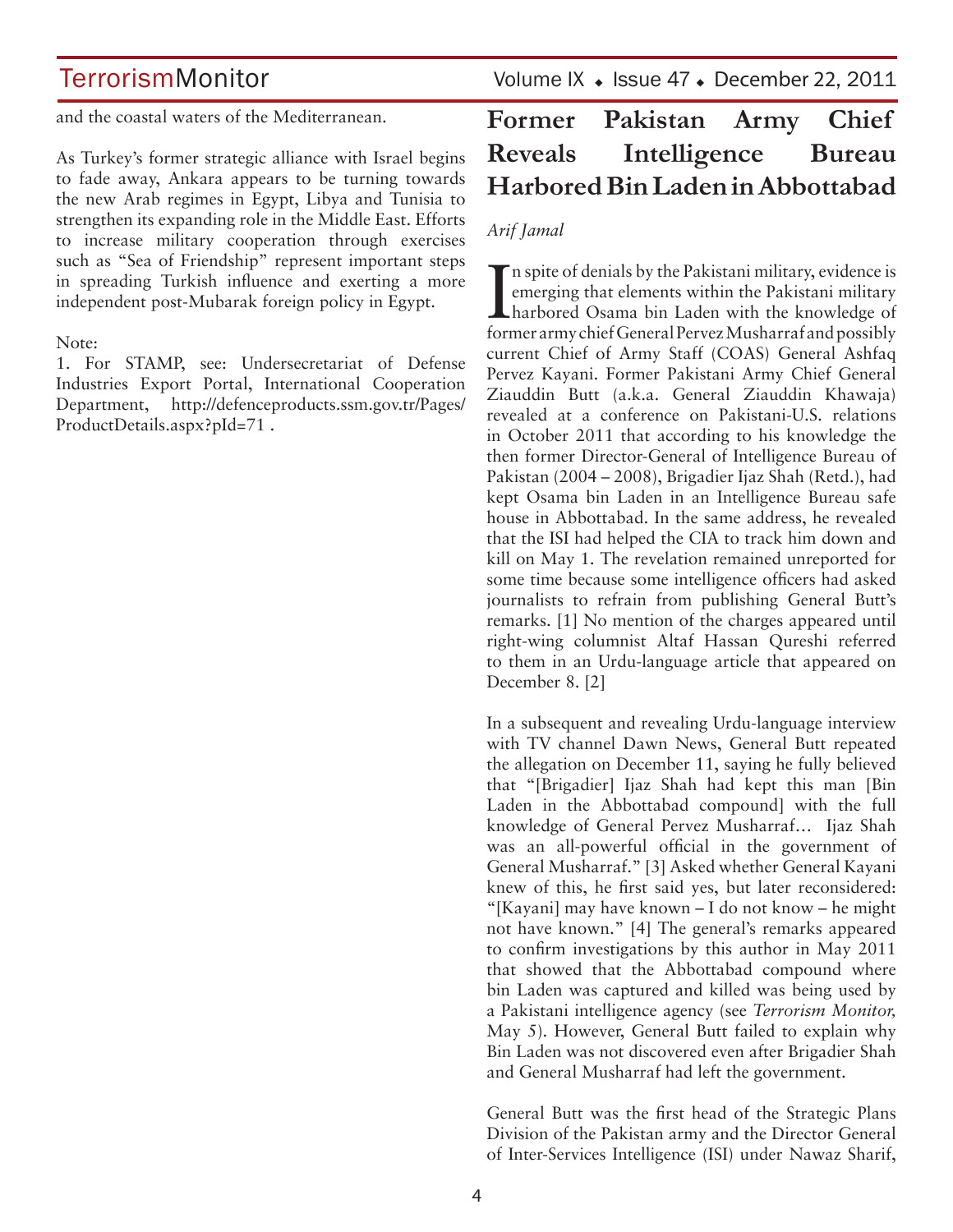Volume IX · Issue 47 · December 22, 2011

Prime Minister of Pakistan from 1990 to 1993, and again from 1997 to 1999. Sharif promoted General Ziauddin Butt to COAS after forcibly retiring General Pervez Musharraf on October 12, 1999, but the army's top brass revolted against the decision and arrested both Prime Minister Sharif and General Butt while installing Musharraf as the nation's new chief executive, a post he kept as a chief U.S. ally until resigning in 2008 in the face of an impending impeachment procedure.

Brigadier Shah has been known or is alleged to have been involved in several high profile cases of terrorism. The Brigadier was heading the ISI bureau in Lahore when General Musharraf overthrew Prime Minister Sharif in October 1999. Later, General Musharraf appointed Shah as Home Secretary in Punjab. As an ISI officer he was also the handler for Omar Saeed Sheikh, who was involved in the kidnapping of *Wall Street Journal* journalist Daniel Pearl in 2002. [5] Omar Saeed Sheikh surrendered to Brigadier Shah who hid him for several weeks before turning him over to authorities. In February 2004, Musharraf appointed Shah as the new Director of the Intelligence Bureau, a post he kept until March 2008 (*Daily Times* [Lahore] February 26, 2004; *Dawn* [Karachi] March 18, 2008). The late Pakistani Prime Minister Benazir Bhutto accused Brigadier Shah, among others, of hatching a conspiracy to assassinate her (*The Friday Times* [Lahore], February 18-24).

Prime Minister Nawaz Sharif and the Pakistani top military brass had serious differences on several issues. One of the most serious of these concerned Pakistan's relations with Osama bin Laden. However, the disastrous1999 Kargil conflict in Kashmir overshadowed all of these. General Butt says that Prime Minister Sharif had decided to cooperate with the United States and track down Bin Laden in 1999. [6] According to a senior adviser to the Prime Minister, the general staff ousted Sharif to scuttle the "get-Osama" plan, among other reasons: "The evidence is that the military regime abandoned that plan." [7] General Butt corroborates this. In his latest interview, he says that Prime Minister Nawaz Sharif had constituted a special task force of 90 American-trained commandos to track down Bin Laden in Afghanistan. If the Sharif government had continued on this course, this force would likely have caught Bin Laden by December 2001, but the plan was aborted by Ziauddin Butt's successor as ISI general director, Lieutenant General Mahmud Ahmed. [8]

*Arif Jamal is an independent security and terrorism expert and author of "Shadow War – The Untold Story of Jihad in Kashmir."*

Notes:

1. Author's telephone interview with an Islamabad journalist who requested anonymity, November 16, 2011.

2. Altaf Hassan Qureshi, "Resetting Pak-U.S. relations" (in Urdu), Jang [Rawalpindi], December 8, 2011. Available at http://e.jang.com.pk/pic. asp?npic=12-08-2011/Pindi/images/06\_08.gif

3. See "Government – Army - America on Dawn News – 11the Dec 2011 part 2," http://www.youtube.com/ watch?v=b4bYHC2\_ito&feature=youtu.be 4. Ibid

5. Author's interview with a security officer who requested anonymity, Islamabad, May 2000.

6. "Government – Army - America on Dawn News – December 11, 2011, part 1," http://www. youtube.com/watch?v=-4WLtaxxPPw.

7. Author's interview with a former government minister who requested anonymity, Rawalpindi, February 2006. 8. "Government – Army - America on Dawn News – December 11, 2011, part 1," http://www. youtube.com/watch?v=-4WLtaxxPPw.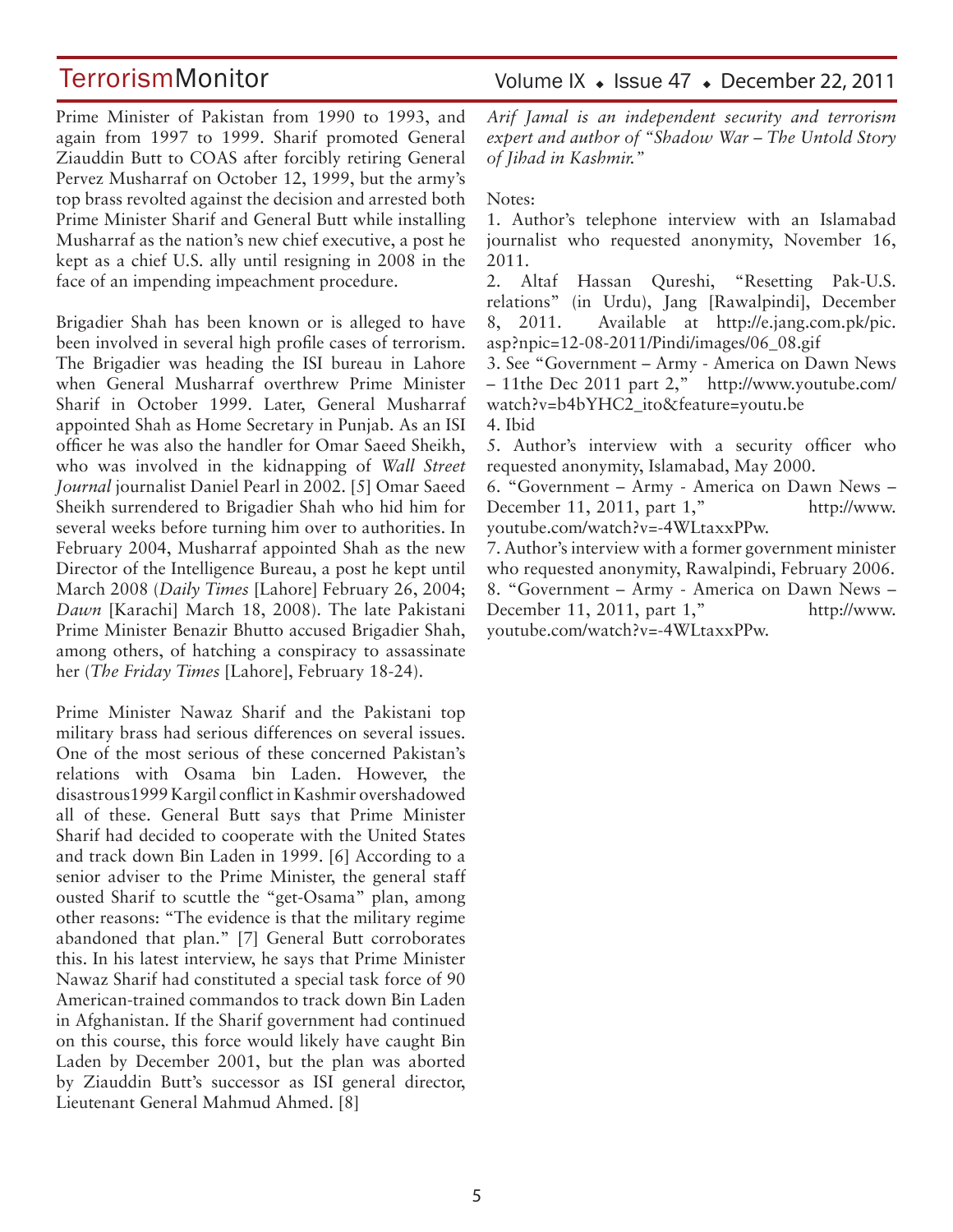# **The Twitter War: A New Battleground for Kenya and al-Shabaab**

*Muhyadin Ahmed Roble*

Two months after Kenya launched a military<br>
intervention into Somalia in an effort to seize the<br>
al-Shabaab stronghold of Kismayu, the Kenyan<br>
military and the Somali military have antered into a intervention into Somalia in an effort to seize the military and the Somali militants have entered into a new campaign – a propaganda war through Twitter, a popular online social networking service that is still finding new applications.

Since the start of the Kenya intervention, Kenyan Defense Forces (KDF) Major Emmanuel Chirchir (@ MajorEChirchir) -- the press officer for the Kenyan Army - has been leading a Twitter war of words and propaganda against the KDF's foes in southern Somalia, the militant Islamists of al-Shabaab. Major Chirchir developed a large following by tweeting both warnings and claims of victory to people on both sides of the Kenyan-Somali border.

Major Chirchir gained more than 10,000 followers in a short time. At the time of publication he had over 12,700 followers. His warning tweets of imminent attack on the al-Shabaab-controlled areas of Baidoa, Baadheere, Baydhabo, Dinsur, Afgoye, Bwale, Barawe, Jilib, Kismayo and Afmadow led residents in those places to flee from their houses (SomaliaReport, November 2).

However, al-Shabaab, which is battling forces of the Somali Transitional Federal Government (TFG) and peacekeeping troops of the African Union Mission in Somalia (AMISOM) in Mogadishu, has opened a Twitter account to challenge the KDF spokesman.

Al-Shabaab's Twitter account is under the handle @ HSMPress, the initials standing for the group's full name, Harakat al-Shabaab al-Mujahideen (Mujahideen Youth Movement). On December 7, its first tweet said in Arabic, "In the name of Allah the merciful and compassionate", a common Islamic invocation known as the *Bismillah* pronounced at the beginning of a new undertaking. Since then, a stream of tweets have followed in excellent English providing updates on al-Shabaab successes and issuing new threats to Kenya.

TerrorismMonitor Volume IX + Issue 47 + December 22, 2011

In response to the following Twitter from Major Chirchir: ''@HSMPress ...life has more meaning than denying women to wear bras...RT [re-tweet] in support of Somalia women," al-Shabaab replied: "@ MajorEChirchir Like bombing donkeys, you mean! Your eccentric battle strategy has got animal rights groups quite concerned, Major." Al-Shabaab referred here to KDF assertions in November that militants were using large numbers of donkeys as transport for weapons and that large concentrations of the animals would henceforth be regarded as indications of "al-Shabaab activity" and therefore subject to Kenyan military action (BBC, November 4; Garowe Online, December 4).

Abdirahman Taysiir, a technology journalist at Somalilanguage Bar-Kulan Radio in Nairobi, said it seems that al-Shabaab understood the power of Major Chirchir's tweets: "Now they want retaliatory tweets." [1] Taysiir noted that in the bloodless Twitter battle-ground the warriors are limited to weapons of 140 characters.

However, al-Shabaab's adoption of Twitter is a sign that the group is embracing modern technology in the propaganda battle that accompanies the guerrilla war, the mine explosions and the suicide bombings. But the question is what their target audience is on Twitter. Is it the international community, foreign jihad sympathizers, or Somalis in the diaspora? Aside from the initial Arabiclanguage invocation, all Shabaab Twitter messages have been in English. Neither Twitter nor the English language is popular with southern Somalis. Local flight from areas about to be attacked by the KDF came only after some Somali media companies translated the messages into Somali. It has also been al-Shabaab policy to ban learning English and communicating in that language (Garowe Online, March 6, 2010; al-Arabiya, March 5, 2010).

Taysiir suggests al-Shabaab may just want to use Twitter as a "showcase space," but the Shabaab Twitter message sent on December 7 had 4,000 followers, most of whom are understood to be journalists, analysts, aid workers or terrorism researchers.

However, @HSMPress (the Shabaab Press Office) tweeted "#KDF: An army without experience, clear strategy & objective is fragile to winds of resistance & slightest confrontation precipitates defeat." This message initiated a Twitter exchange between al-Shabaab and Major Chirchir, who proposed a Twitter counteroffensive against al-Shabaab: ''#Operationlindanchi [i.e.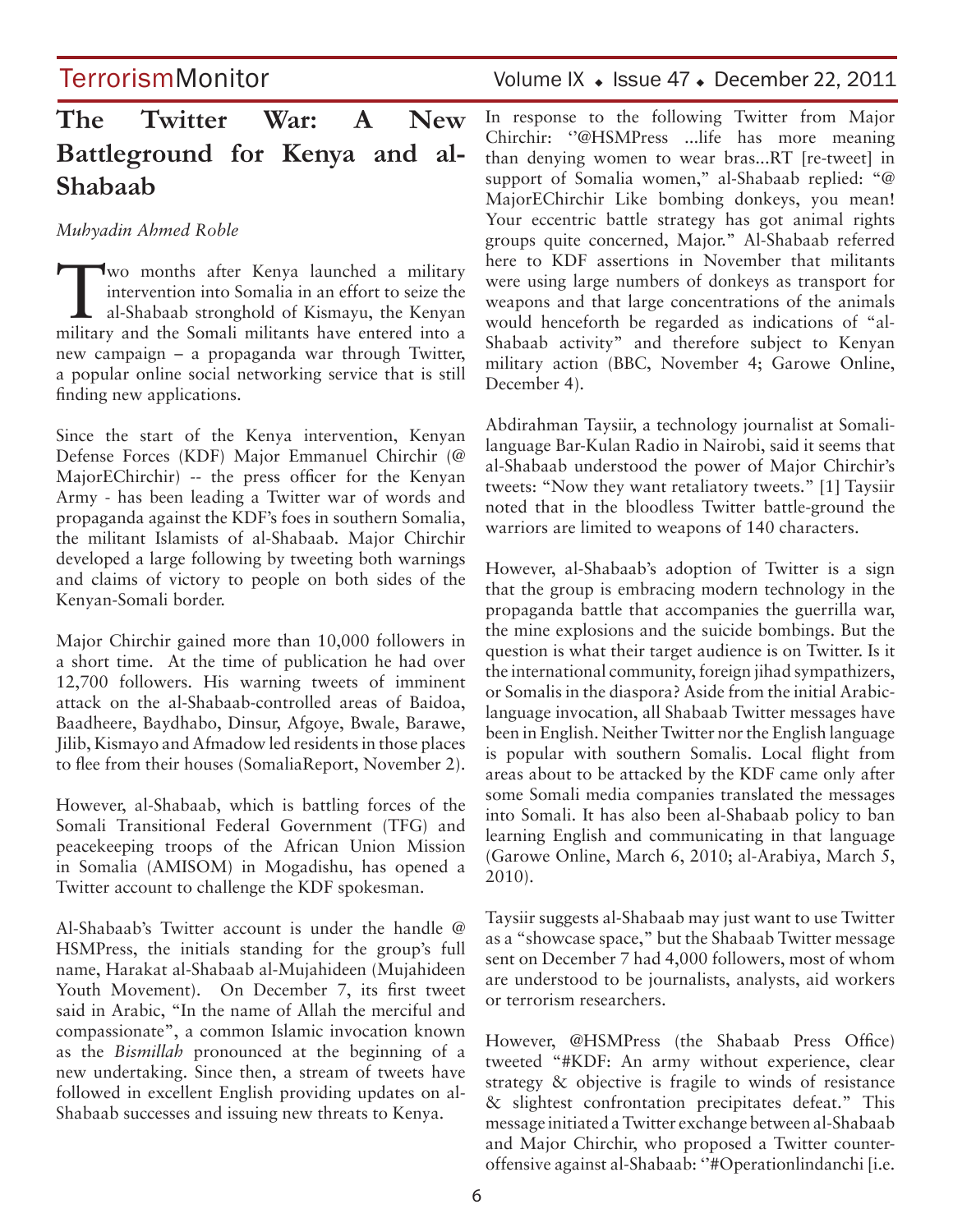Operation Linda Nchi, "Defend the Country," the KDF operation in southern Somalia], With al-Shabab joining Twitter, let's take fight to their doorstep, lets follow them for a week then un-follow.'' However, as-Shabaab was undeterred by this and @HSMPress retweeted: ''Unable to foot the bill, the young & temperamental #KDF joins the fatigued & timid #AMISOM in a turbulent marriage of convenience.''

The Jamestown Foundation approached @HSMPress for comment but he/she neither wants to talk about their location nor the person behind the tweets. Al-Shabaab militants were initially uncomfortable about electronic communications and other "innovations," banning television, music and sports. In some areas under al-Shabaab control using the internet can cost one's life due to suspicions of espionage. Now it seems that al-Shabaab is looking for a new way of reaching and spreading its message internationally through Twitter, which has greater penetration internationally than the movement's largely Arabic and Somali al-Qimmah website. "[Al-Shabaab] can use Twitter and other social platforms for recruiting and spreading their extremist ideologies," said Elmi Abdi, an Information and Communications Technology student at Jomo Kenyatta University in Nairobi. [2]

Ibrahim Sheikh Hassan, a Nairobi –based political analyst and former professor at Mogadishu's Strategy College, said that KDF efforts to engage al-Shabaab via Twitter will gain nothing and advised the KDF press team to avoid engaging in such communications because these efforts will only help spread the militants' message. [3]

*Muhyadin Ahmed Roble is a Nairobi-based analyst for Global Terrorism Analysis, a publication of Jamestown Foundation.*

#### Notes:

1. Author's interview with Abdirahman Taysiir, Nairobi, December 15, 2011.

2. Author's interview with Elmi Abdi, an ICT student at Jomo Kenyatta University, Nairobi, December 16, 2011 3. Author's interview with political analyst Ibrahim Sheikh, Nairobi, December 15, 2011

Volume IX  $\;\bullet\;$  Issue 47  $\;\bullet\;$  December 22, 2011

# **"The Notion of Spring Does Not Exist in the Arab world": Djibouti's President Ismail Guelleh Wards off the Arab Spring**

### *Andrew McGregor*

In a recent interview with a French-language African<br>news magazine, Djibouti's head of state, Ismail Omar<br>Guelleh, was asked if "the great wind of the Arab<br>Spring" hed "blown as for as Diibouti?" Guelleh leader If n a recent interview with a French-language African news magazine, Djibouti's head of state, Ismail Omar Spring" had "blown as far as Djibouti?" Guelleh, leader of Djibouti since 1999, quickly dismissed the notion: "The Holy Koran talks of 'summer and winter voyages.' The notion of spring does not exist in the Arab world" (*Jeune Afrique*, December 10). [1]

The importance of Djibouti to American strategic planning was reinforced this month by a visit to the small African nation from U.S. Defense Secretary Leon Panetta, who said partnerships with nations such as Djibouti were essential to the American counterterrorism effort (AP, December 13). Djibouti is home to the American Combined Joint Task Force – Horn of Africa (CJTF-HOA), a mission of over 3,000 troops engaged in counterterrorism, anti-piracy, surveillance and humanitarian missions. The Task Force is centered on Camp Lemonnier, a former Foreign Legion installation leased by the United States in 2001. The U.S. facility also serves as a base for CIA-operated drones carrying out missions over Somalia and elsewhere.

Government in Djibouti has been dominated by the ruling Rassemblement populaire pour le Progrès (RPP - People's Rally for Progress) since independence in 1977. After serving as chief of the secret police, Guelleh succeeded his uncle, Hassan Gouled Aptidon, as the nation's second ruler in 1999. Opposition leaders are routinely jailed before or after elections, leading to election boycotts in 2005 and in 2011 after Guelleh amended the constitution to allow for a third six-year term. Guelleh had previously promised his second term would be his last. The president justifies his reluctance to share power by citing an excuse used frequently by authoritarian rulers: "This time round, I will not change my mind. I did not want this last mandate. It is a forced mandate, because the people felt there was no one ready to take over" (Jeune Afrique, December 10).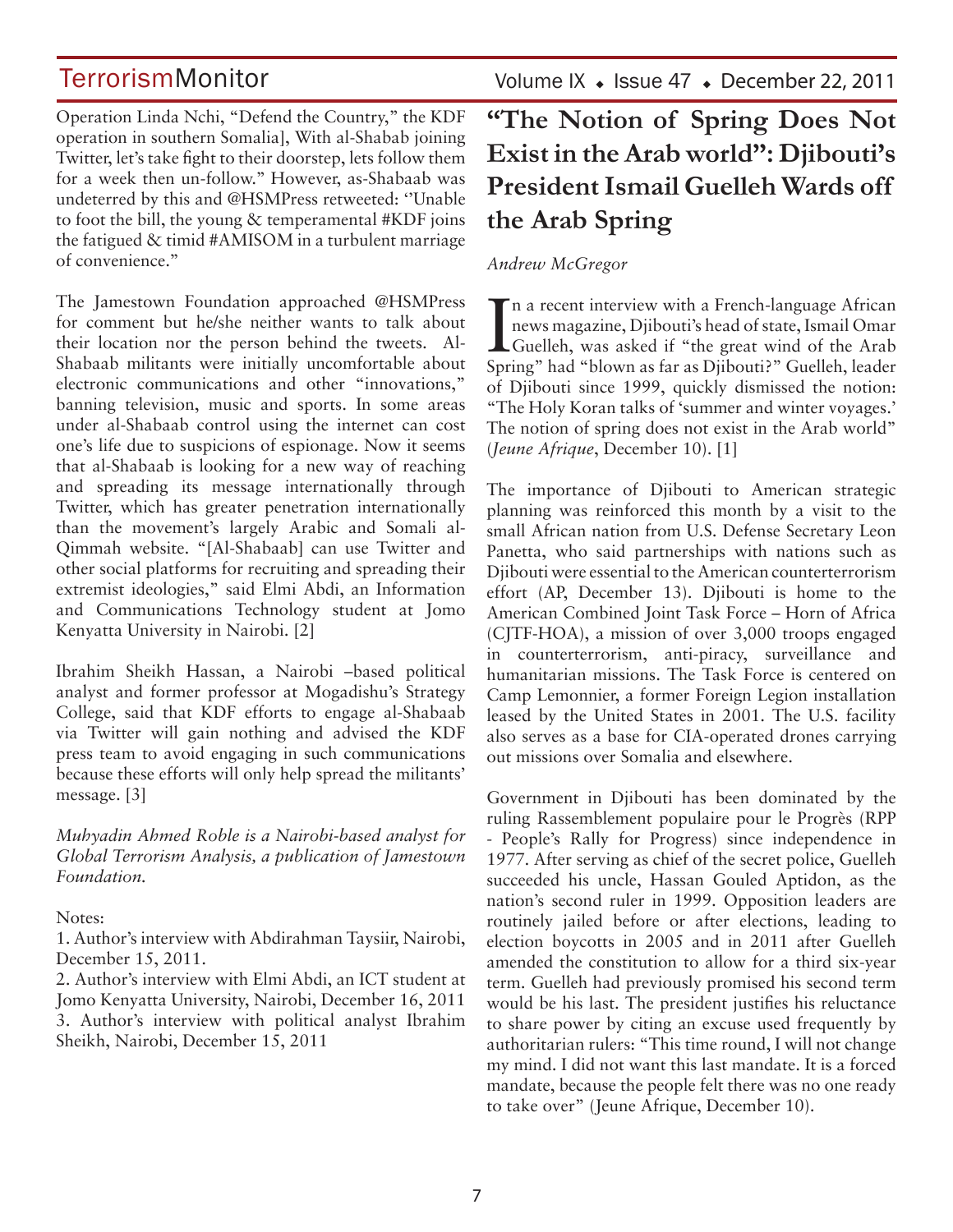#### Djibouti's Strategic Importance

Djibouti, a small, hot and otherwise insignificant country of 8,500 square miles nevertheless occupies one of the most strategic pieces of real estate in the world. Close to many of the major oil-producing regions in the Middle East, Djibouti occupies the western side of the Bab al-Mandab, the southern entrance to the Red Sea and ultimately the Suez Canal. Djibouti is also the place where the great east African Rift Valley meets the Gulf of Aden. The deep, fifty-mile-long Gulf of Tadjoura, protected by the Musha Islands at its entrance from the Gulf of Aden, provides an excellent natural harbor for naval and commercial ships, a fact quickly noted by the French imperialists who arrived in the region in 1862, acquiring the port of Obock from local Sultans as a foothold in the region. The modern port of Djibouti City lies on the southern side of the Gulf of Tadjoura and has historically played a major role in projecting French force and influence into Asia. [2]

Djibouti has played a military role in both world wars, the Italian conquest of Ethiopia in 1936, the Suez War of 1956 (as part of France's Operation Toreador), the Gulf War of 1991 (as a base of French operations) and now the current conflict in Somalia (including antipiracy operations).

Until recently, Djibouti was home for 49 years to one of the world's most famous fighting forces. The 13th Demi-Brigade of the French Foreign Legion was formed in 1941 from legionnaires who rallied to the Free French cause. The unit was initially created to participate in the attack on Narvik in Norway, but later served in heavy fighting on more familiar desert turf in Syria, Eritrea and most notably in Libya at the Battle of Bir Hakeim. During its nine post-war years in Indo-China the unit took terrible losses, particularly at the 1952 Battle of Hoa Binh and the 1954 Battle of Dien Bien Phu. After service in Algeria the 13th was assigned to permanent residence in Djibouti in 1962. After deploying from Djibouti to missions in Somalia, Rwanda and the Côte d'Ivoire, the 13th left Djibouti last June for a new French base in the United Arab Emirates. (Defense.gouv.fr, June 20).

Djibouti is also home to another unique military formation, the 5e Régiment interarmes d'outre-mer (5e RIAOM), the last combined arms (infantry, artillery and armor) regiment in the French army. The 5e RIAOM is the successor of the 5e Régiment d'infanterie de marine (RIMa - colonial infantry), which deployed one

# TerrorismMonitor Volume IX + Issue 47 + December 22, 2011

company of troops to protect the newly acquired port of Obock in 1890. The unit in one form or another had already participated in the assault on Russian forts in the Baltic Sea during the Crimean War as well as colonial campaigns in China, Mexico and Vietnam. In the 20th century the unit was disbanded and recreated several times under slightly different names while participating in campaigns in the Great War, World War II and the Indo-China War. The unit was re-established as the 5e RIAOM in 1969 with the mission of guarding French interests in Djibouti and being available to support French military operations in Africa or the Middle East. The RIAOM is supported by a section of Gazelle and Puma military helicopters.

An agreement reached in May 2010 allowed the Russian Navy to use port facilities in Djibouti but did not provide for the establishment of a land forces base or permanent Russian naval facility. The agreement allowed Russia to deploy warships in the region on anti-piracy or other missions without the necessity of using supply ships (Shabelle Media Network, May 17; 2010; Interfax, May 17, 2010; see also *Terrorism Monitor* Brief, May 28, 2010). The first ever visit to Moscow by a Djiboutian Foreign Minister in October highlighted the growing relations between Djibouti and Russia (Buziness Africa [Moscow], October 20; Agence Djiboutienne d'Information, December 13).

Japan has also identified Djibouti as an important asset in the protection of its vast commercial shipping fleet. A Japanese naval base and an airstrip for Japanese Lockheed P-3C Orion surveillance aircraft opened in July as a port for ships of Japan's Maritime Self Defense Force (JMSDF). Japan typically deploys a pair of destroyers on rotation in the Gulf of Aden on counterpiracy operations as well as members of the Special Boarding Unit (SBU), a Hiroshima-based Special Forces unit patterned after the U.K.'s Special Boat Service (SBS) (Kyodo News, July 31, 2009; AFP, April 23, 2010).

Djibouti and the Winds of the Arab Spring

Protests against the regime in Djibouti calling for Guelleh's resignation began at roughly the same time as the Tunisian revolution and the beginning of the Egyptian revolution in late January 2011. Mass arrests of demonstrators quelled the demonstrations by March, but the problems behind the protests remained unresolved (al-Jazeera, February 18; Reuters, March 4). Though Djibouti is not an Arab nation, its proximity to Yemen, its Muslim majority and its membership in the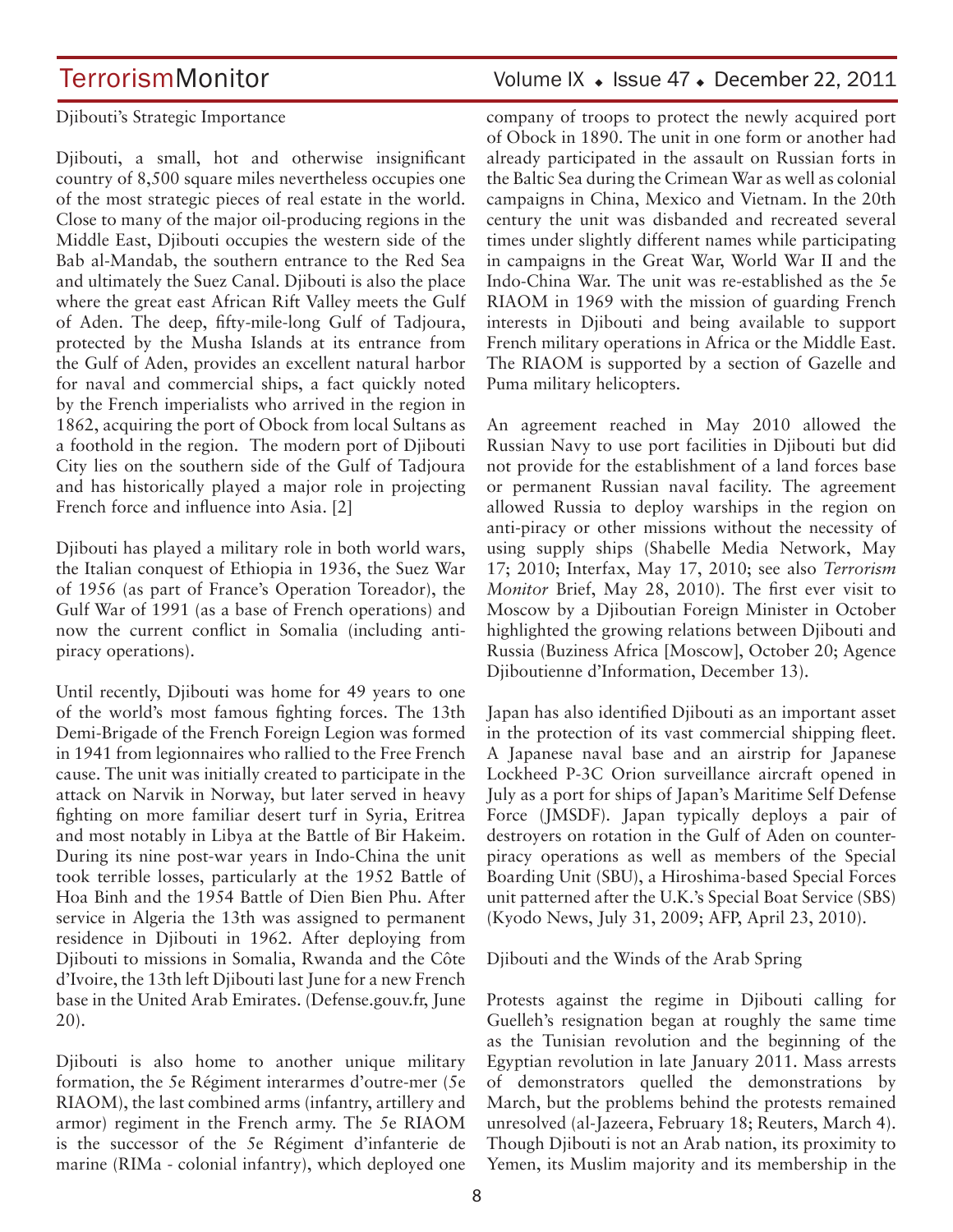Arab League mean that developments in the Arab world are often influential in Djibouti's political development.

Guelleh denies the protests had any political motivation, suggesting they were simply an "expression of a purely social malaise, which some big-wigs of the opposition wanted to transform into a revolution… very quickly, it all degenerated into looting… It was, in a much reduced form, the equivalent of [the London riots] in early August. The only difference is that over there, if the media are to be believed, the British police simply restored order when confronted with the urban riots, whereas here we were said to have savagely quelled the peaceful protests" (*Jeune Afrique*, December 10).

A lingering insurgency by the ethnic-Afar Front pour la Restauration de l'Unité et de la Démocratie (Front for the Restoration of Unity and Democracy - FRUD) has survived the 2001 peace agreement that brought an end to a ten-year civil war, with some Afar militants still set on deposing President Guelleh (see *Terrorism Monitor*, September 25, 2009). The Afar (also known as Danakil after their home territory in northern Djibouti) form roughly a third of the nation's population, with the majority of the population formed from Somali clans, including the majority Issa (a sub-clan of the Dir) and smaller groups from the Isaaq clan and the Gadabursi, another Dir sub-clan. Religion is not a divisive force in Djibouti, with ninety-six percent of the population practicing Sunni Islam. The government is dominated by the Issa and to a lesser extent by the Isaaq and Gadabursi, with the Afar having only a small representation in the cabinet. For a time in the 1960s, Djibouti was known by the name "Territoire français des Afars et des Issas," reflecting a short-lived desire to build a post-independence partnership between the two peoples.

President Guelleh has been accused of repressing dissent and an independent press, but denies these charges: "It is not a problem of censorship, but a problem of money. In Djibouti, there are neither investors nor advertisers in this [media] domain, and the potential readership is very much reduced. Here, people prefer to talk endlessly" (*Jeune Afrique*, December 10).

Guelleh regularly derides the opposition in Djibouti as immature and incapable of participating in the democratic process: "In Djibouti the conception of democracy that these gentlemen have is as follows: either one is the head or one seeks to topple the head. They have neither the patience nor the will to take care

### Volume IX · Issue 47 · December 22, 2011

of the rest" (*Jeune Afrique*, December 10).

Development in Djibouti

The majority of Djiboutians live in the port city while the rest tend to live as nomadic pastoralists in the harsh conditions of the countryside. Unemployment ranges between 40 percent to 50 percent and provides a source of dissatisfaction with the regime. Other than its strategic location, Djibouti has little to trade on; both resources and industry (other than a small fishing sector) are nearly non-existent.

Djibouti has launched an ambitious \$330 million plan to triple its port capacity by 2014 by enlarging the existing container terminal and constructing two new cargo terminals. The port is currently managed by Dubai's DP World. Much of the new commercial traffic is expected to arrive through a modernized rail line from Addis Ababa and a new rail line from Mekele. Since the loss of Eritrea, land-locked Ethiopia has increasingly relied on a traditional commercial route through Djibouti to the sea. Some 70 percent of the traffic passing through Djibouti originates in Ethiopia. The main stages in the new rail line from Addis to Djibouti are being built with Chinese financing by the China Civil Engineering Construction Corporation (CCECC) and the China Railway Engineering Corporation (CREC) (Reuters, December 17).

Chinese firms are expanding their interests in Djibouti, particularly in the still-nascent energy sector. There is also speculation that Djibouti could be developed as an outlet to the sea for South Sudan (possibly including the shipment of oil products from Chinese companies working in South Sudan) as an alternative to using Port Sudan on the Red Sea in the now separate north Sudan. President Guelleh suggests that China is attentive to Djibouti's needs in a way that the rest of the international community sometimes is not. Describing Djibouti's search for assistance in the terrible drought experienced this year, Guelleh notes: "We were asking for \$30 million. Four months later, only China made a contribution of \$6 million. The rest? They are pledges without any hope of fulfillment" (*Jeune Afrique*, December 10).

Djibouti has also obtained Kuwaiti and Saudi funding for the construction of a new container terminal on the north side of the Tadjoura Gulf to relieve congestion in the port of Djibouti and enable the handling of greater traffic from Ethiopia (Agence Djiboutienne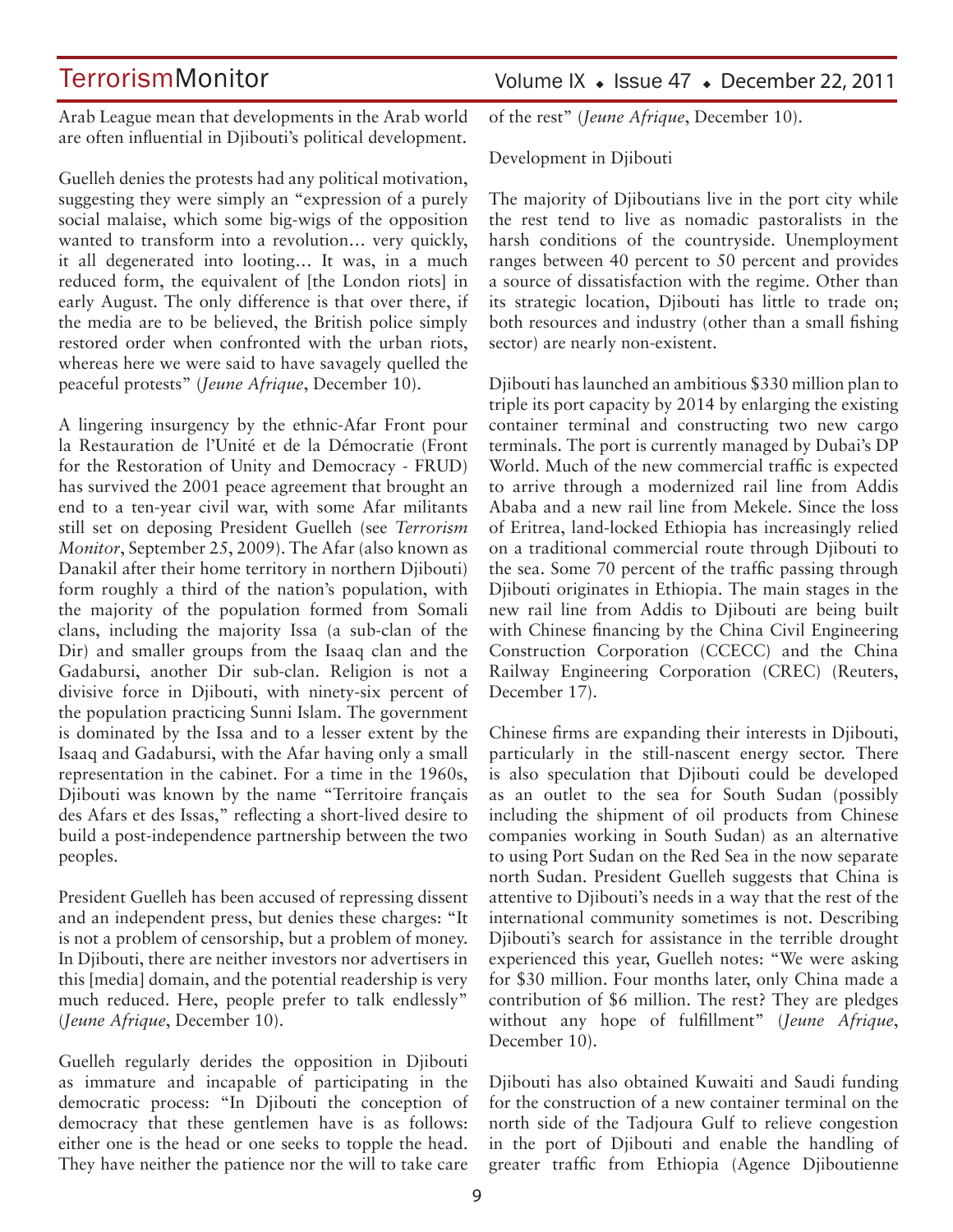#### d'Information, December 13).

Although Djibouti has not been directly affected by piracy, the phenomenon has led to many ships refusing to come to Djibouti, preferring to use alternative ports to avoid both pirates and rising insurance premiums. Guelleh has urged the international community to address this situation on land in Puntland and Somaliland rather than at sea, where years of international naval activity have failed to deal effectively with the problem (*Jeune Afrique*, December 10).

#### Djibouti and Somalia

On December 14, Djibouti held a ceremony to mark the long-awaited dispatch of a unit of 850 men and 50 instructors of the 3,500 man Forces Armées Djiboutiennes (FAD) to Somalia to join the African Union Mission in Somalia (AMISOM). The force, the first Djiboutian military unit to serve outside of the homeland, is under the command of Lieutenant Colonel Osman Doubad Sougouleh (Agence Djiboutienne d'Information, December 14).

Al-Shabaab has been angered by Djibouti's hosting of French and American training for troops of the Somali Transitional Federal Government (TFG) and has promised retaliatory strikes within Djibouti should FAD troops arrive in Somalia to aid AMISOM operations (Garowe Online, September 18, 2009). President Guelleh says the nation is remaining vigilant, but "on the other hand, I am not overestimating the Shabaab's capacity for causing harm; a 2,000 km stretch separates us from their Baidoa stronghold." Guelleh says he is seeking French military assistance to make Djibouti capable of defending itself, being well aware that French troops do "not want to die for Ras Doumeira [the border territory disputed with Eritrea]" (*Jeune Afrique*, December 10).

President Guelleh has expressed his sympathy for the task set for the TFG in building a new government in an ungoverned nation: "They have nothing. To try to establish one's authority over a country at war, without revenue, to be constantly solicited [and] harassed by a suffering population is not an easy task" (*Jeune Afrique*, December 10).

#### Regional Relations

Guelleh is one of the most prominent defenders of Sudanese president Omar al-Bashir, charged by the International Criminal Court (ICC) with genocide, war crimes and crimes against humanity related to the government's repression of the insurgency in Darfur. According to Guelleh:

> Al-Bashir is not what they say he is. He is the only Sudanese leader who has had the courage of negotiating with the south, going as far as amputating his country in the name of peace. Do remember the way those who are opposing him today were treating southern Sudanese as slaves, beginning with [former Sudanese Prime Minister] Sadiq el-Mahdi! They threw this Darfur wrench in [al-Bashir's] works by inventing a scarecrow of pseudo-genocide. It was a fable concocted by evangelists and pro-Israeli lobbies (Jeune Afrique, December 10).

Al-Bashir attended Guelleh's inauguration in May alongside the French Cooperation Minister and the U.S. deputy assistant secretary of state for African affairs, Karl Wycoff (Sudan Tribune, May 8). As a signatory of the ICC Statute, Djibouti was required to arrest al-Bashir but, like Chad and Kenya, Djiboutian authorities have declined to do so.

Djibouti has clashed twice with Eritrea (most recently in 2008) over respective claims to ownership of the Ras Doumeira peninsula along the Eritrea-Djibouti border. In the 2008 border fighting, French troops supplied logistical, medical and intelligence support to Djibouti under the terms of their common defense pact (BBC, June 13, 2008). The opposing forces are now separated in Ras Doumeira by a small Qatari buffer force.

#### Conclusion

Though Djibouti's external security is assured by its French patron and the presence of an American military base, internally the situation is different, and the heavyhanded response of the security services seems at odds with the president's casual dismissal of last spring's protests as nothing more than "the expression of a social malaise." It also seems likely that Djibouti's new commitment to the African Union peacekeeping force in Somalia will invite some type of retaliation from al-Shabaab terrorists who have proven capable of carrying out operations as far afield from their southern Somali base as Kenya, Uganda, Puntland and Somaliland. It seems improbable that Guelleh will be able to survive his new six-year term without substantial internal